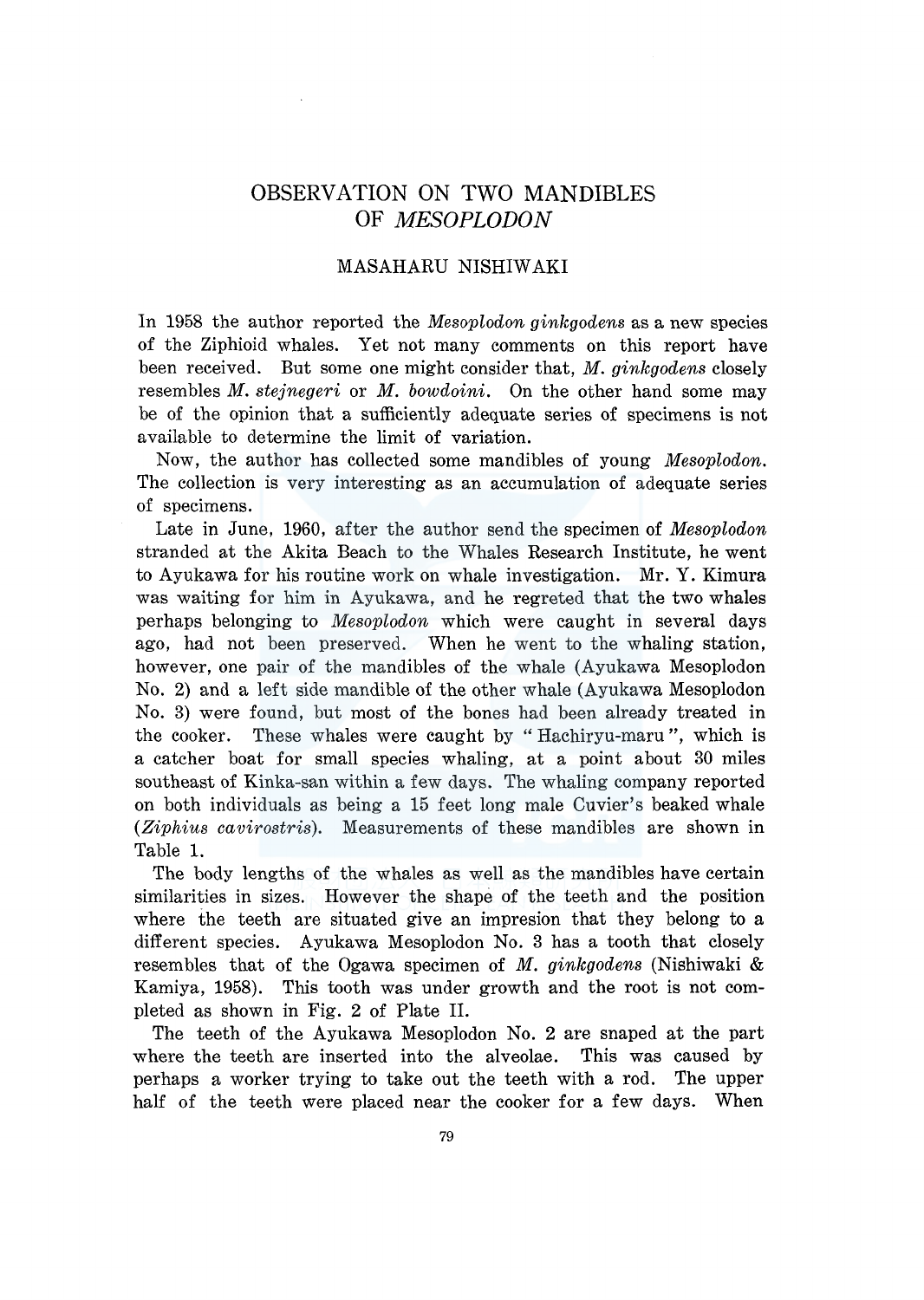80 M. NISHIW AKI

the author went to the factory with Mr. Kimura, these pieces of the teeth had been already lost. Observation of the lower half of the teeth showed that the roots were almost finished with the pulp cavity slightly showing. From this point of view the specimen No. 2 may be considered as slightly older than the specimen No. 3.

The author can not say whether the teeth have appeared from the gum or not. It seems that in the case of Physeter the teeth cut the gum when they reach sexual maturity, and in the most of the species of Delphinidae the teeth grown up from the gum when they reach the weaning period. It seems that in case these two individuals reach the same age at about the same time, many differences on the teeth and

| Serial No. of specimen                                                 | Avukawa No. 2<br>(M. stejnegeri) |                     | Ayukawa No. 3<br>(M. ginkgodens) |
|------------------------------------------------------------------------|----------------------------------|---------------------|----------------------------------|
|                                                                        | Left                             | Right               | Left                             |
| Length of mandible                                                     | 702 mm                           | $709 \,\mathrm{mm}$ | $666 + \text{mm} (700)$          |
| Distance from anterior end of mandible<br>to coronoid process          | 685                              | 687                 | $648 + (682)$                    |
| Length of symphysis                                                    | 191                              | 191                 | $136 + (172)$                    |
| Distance from anterior end of mandible<br>to anterior end of alveolus  | 152                              | 150                 | $92 + (130)$                     |
| Distance from anterior end of mandible<br>to posterior end of alveolus | 242                              | 243                 | $126 + (158)$                    |
| Depth of mandible at posterior margin<br>of tooth                      | 76                               | 74                  | 67                               |
| Minimum depth of mandible between<br>tooth and coronoid process        | 63                               | 63                  | 61                               |
| Breath across mandiblar condyles                                       | 345                              |                     |                                  |
| Distance from coronoid process to angle                                | $116 + (138)$                    | $112 +$ , (132)     | 124                              |
| Vertical length of tooth                                               |                                  |                     | 52                               |
| Horizontal length of tooth                                             | 72                               | 69                  | 75                               |
| Breath of tooth (transverse)                                           | 8                                | 7                   | 7                                |

TABLE 1. MEASUREMENT OF THE MANDIBLES

mandibular characteristics may appear. The author concludes that these two specimens do not belong to the same species. The author received the impression that the specimen No. 2 belongs to *M. stejnegeri* and the specimen No. 3 is presumed as *M. ginkgodons,* though the available data were scanty.

As result of the foregoing observations, it seems that some Ziphioid whales, that belong to Mesoplodon, were caught as *Ziphius cavirostris*  in the past days at Ayukawa. The parties concerned in whaling should observe the Ziphioid whales more carefully in the future in order to avoid the repetition of similar oversights.

The author is much indebted to Mr. Yoshinori Kimura for his constant kindness and support.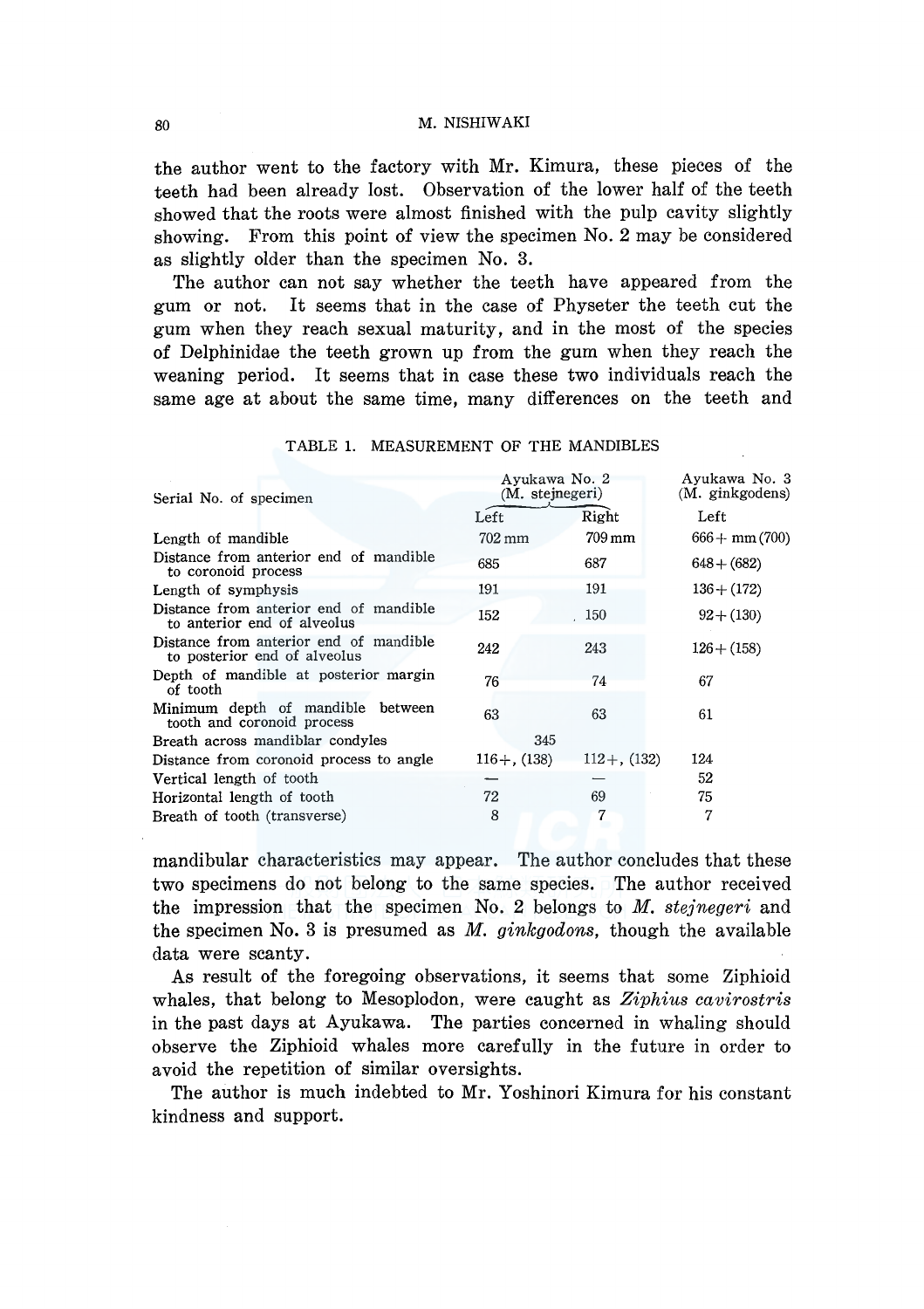### **REFERENCES**

FLOWER, W. **H.** (1878). A further contribution to the knowledge of the existing ziphioid whales: genus *Mesoplodon. Trans. Zool. Soc. London,* X. part **11:** 415-37.

MOORE, J. C. (1960). New Records of the Gulf-Stream Beaked Whale, *Mesoplodon gervaisi,*  and Some Taxonomical Considerations. *Amer. Mus. Nov.* 1993.

NISHIWAKI, M. & T. KAMIYA (1958). A beaked whale *Mesoplodon* stranded at Oiso beach, Japan. *Sci. Rep. Whales Res. Inst.,* no. 13: 53-83.

---(1959). *Mesoplodon stejnegeri* from the coast of Japan. *Sci. Rep. Whales Res. Inst.,* no. 14: 35-48.

RAVEN, **H.** C. (1937). Notes on the taxonomy and osteology of two species of Mesoplodon (M. europaeus Gervais, M. mirus True). *Amer, Mus. Nov.* 905: 1-30.

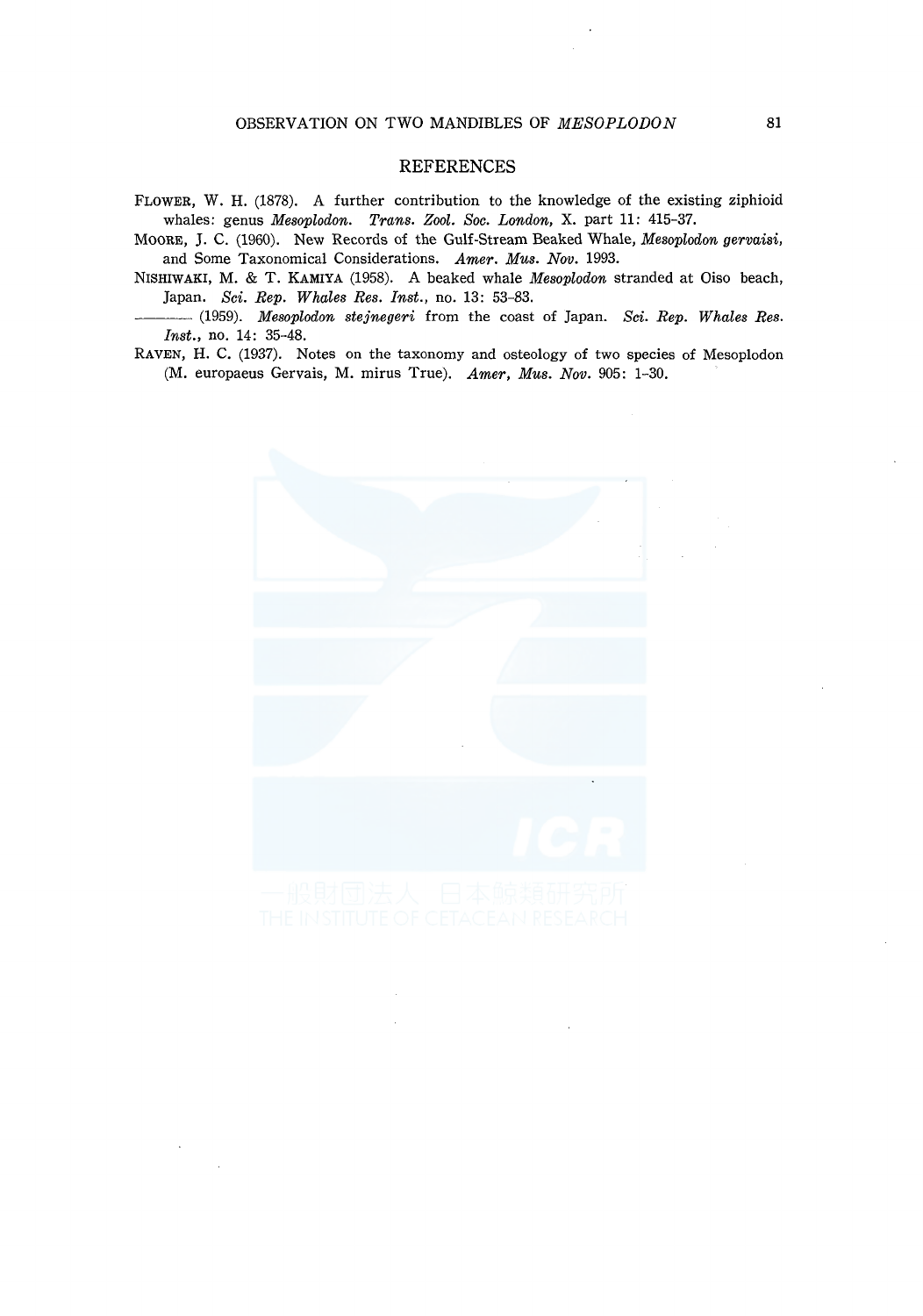## EXPLANATION OF PLATES

### PLATE I

- Fig. 1 (Upper). Lateral views of mandibles. Upper two are *Mesoplodon stejnegeri*  of Ayukawa specimen No. 2, and lower one is *Mesoplodon ginkgodens* of Ayukawa specimen No. 3.
- Fig. 2 (Lower). Reversed lateral views of mandibles. Upper one is *Mesoplonon ginkgodens* of Ayukawa specimen No. 3, and lower two are *Mesoplodon stejnegeri*  of Ayukawa specimen No. 2.

#### PLATE II

- Fig. 1. Dorsal views of mandibles. Left side one is left mandible of *Mesoplodon ginkgodens* of Ayukawa specimen No. 3, and right side one that both side bones are attached is *Mesoplodon stejnegeri* of Ayukawa specimen No. 2.
- Fig. 2. Lateral and ventral views of teeth are shown in upper and lower lines respectively. Left one is *Mesoplodon ginkgodens* of Ayukawa specimen No. 3 and right side two are *Mesoplodon stejnegeri* of Ayukawa specimen No. 2 in both lines.

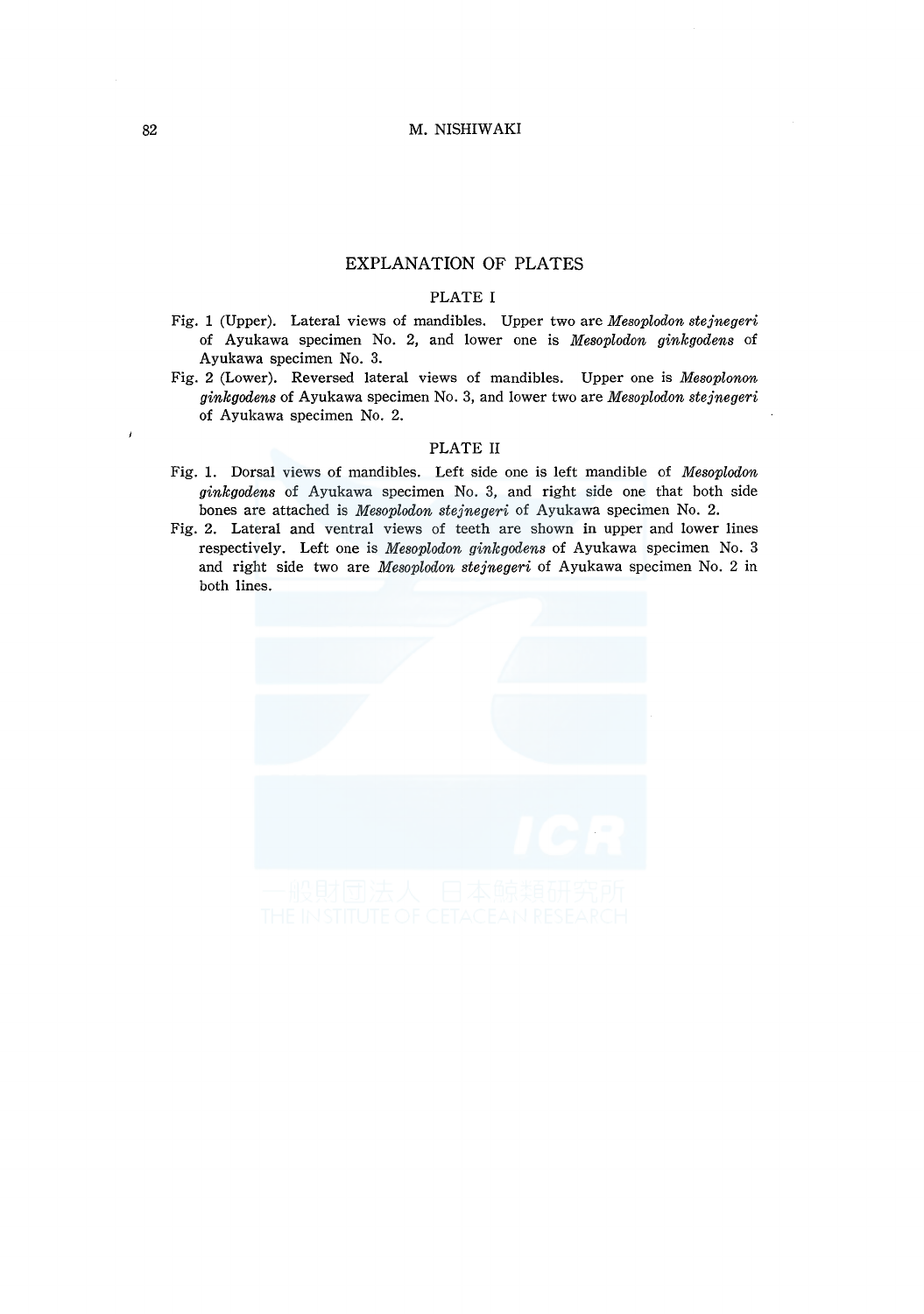

Sci. Rep. Whales Res. Inst. No. 16